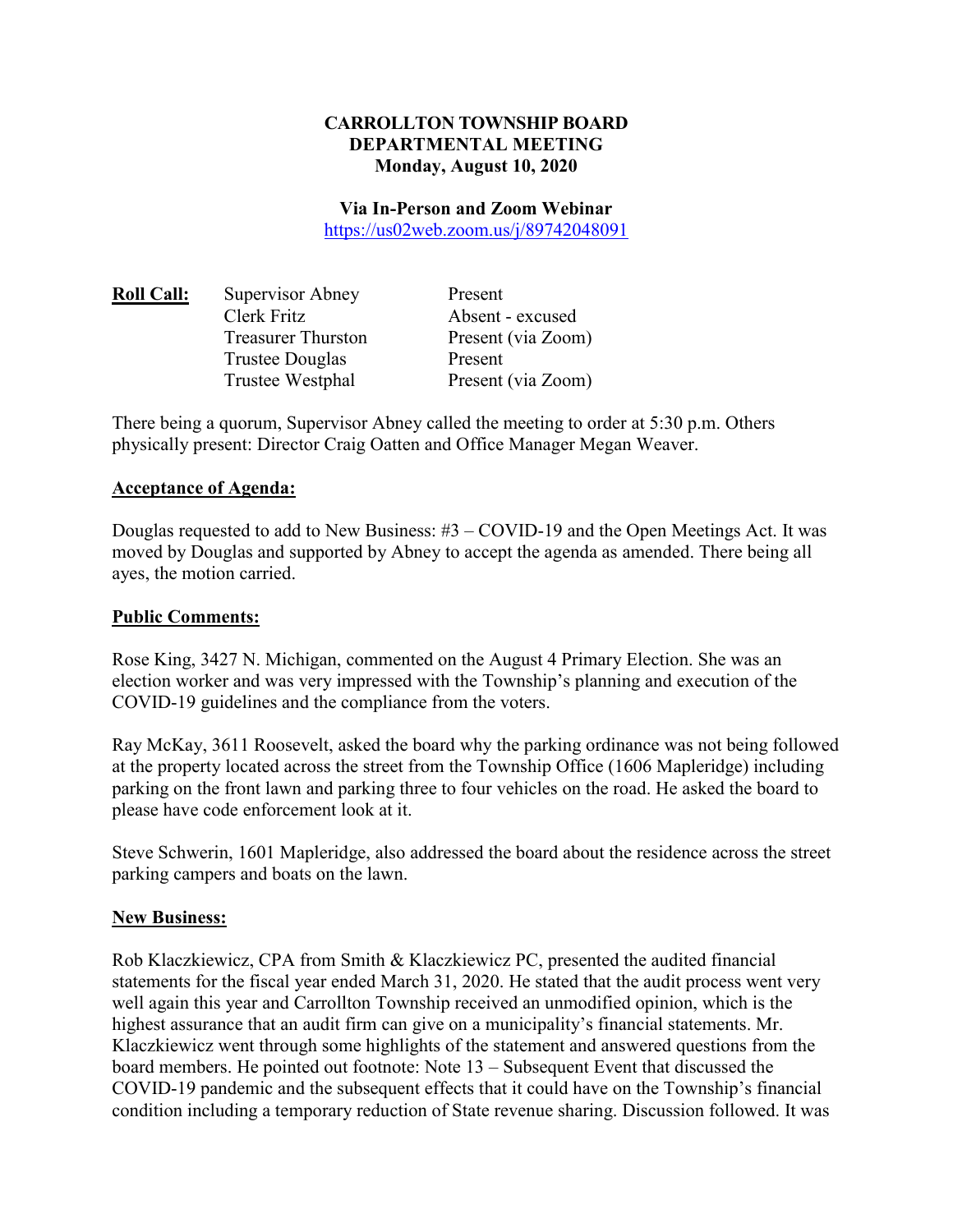moved by Thurston and supported by Westphal to receive and file the audited financial statements as presented. There being all ayes, the motion carried.

### **Pending Business:**

Oatten stated that the Carrollton Center (Skyway Plaza) property was looking overgrown and letters had been sent. He requested that the Code Enforcement Officer have a face-to-face meeting with the property manager to discuss the issues.

Oatten informed the board that he spoke with the director of engineering at the Saginaw County Road Commission and they were working on some cost estimates of road projects so that the Township can have an idea of cost when the collection of the road millage begins this year. Oatten would like to tour Skyhaven Subdivision as well to brainstorm ideas on the concrete roads. Oatten stated that there were also grant opportunities that are typically applied for in November; however, due to the COVID-19 pandemic, the State has targeted those funds to help supplement the State's budget.

Oatten had still not heard back from the leasing consultant for Global Towers in reference to the cell tower lease agreement with Township. He asked that it be removed from Pending Business. It was board consensus to do so.

### **New Business (cont'd):**

Weaver presented a request from Mr. Bryan Dupuis to purchase the land located at 3500 Johnson (PIN 11-12-4-05-1480-000). He had paid the \$300 good faith deposit to start the process. Per the Township policy, the land would need to be put out for bid. Discussion followed. It was moved by Abney and supported by Douglas to set the minimum bid for 3500 Johnson at \$3,000. There being all ayes, the motion carried. Weaver stated she would get the advertisement in the paper and sealed bids would be collected until August 31 and the board will award the bid at their regular board meeting that same day.

Douglas asked the other board members to come to a consensus on future public meetings for both the board and the Planning Commission in reference to the guidelines set forth by the Governor due to COVID-19. He felt the meetings currently being held both in-person and via zoom were working well; however, with the amount of committee members on the Planning Commission, the limit of 10 persons inside would be easily exceeded. Abney offered the suggestion of some members leaving the board room if more public attend in order to stay under the 10-person limit. Discussion followed.

The master plan public hearing has been put on hold for months due to the pandemic and Douglas would like to be able to meet in order to finally complete the process. Discussion followed on possible outdoor locations to hold the public hearing including the Township parks and the DPW Garage. Abney offered to contact Planning Commission Chairperson Sobek to discuss the proposed ideas to hold the public hearing. Oatten stated that whatever was decided, he would get the logistics figured out in order to hold the public hearing.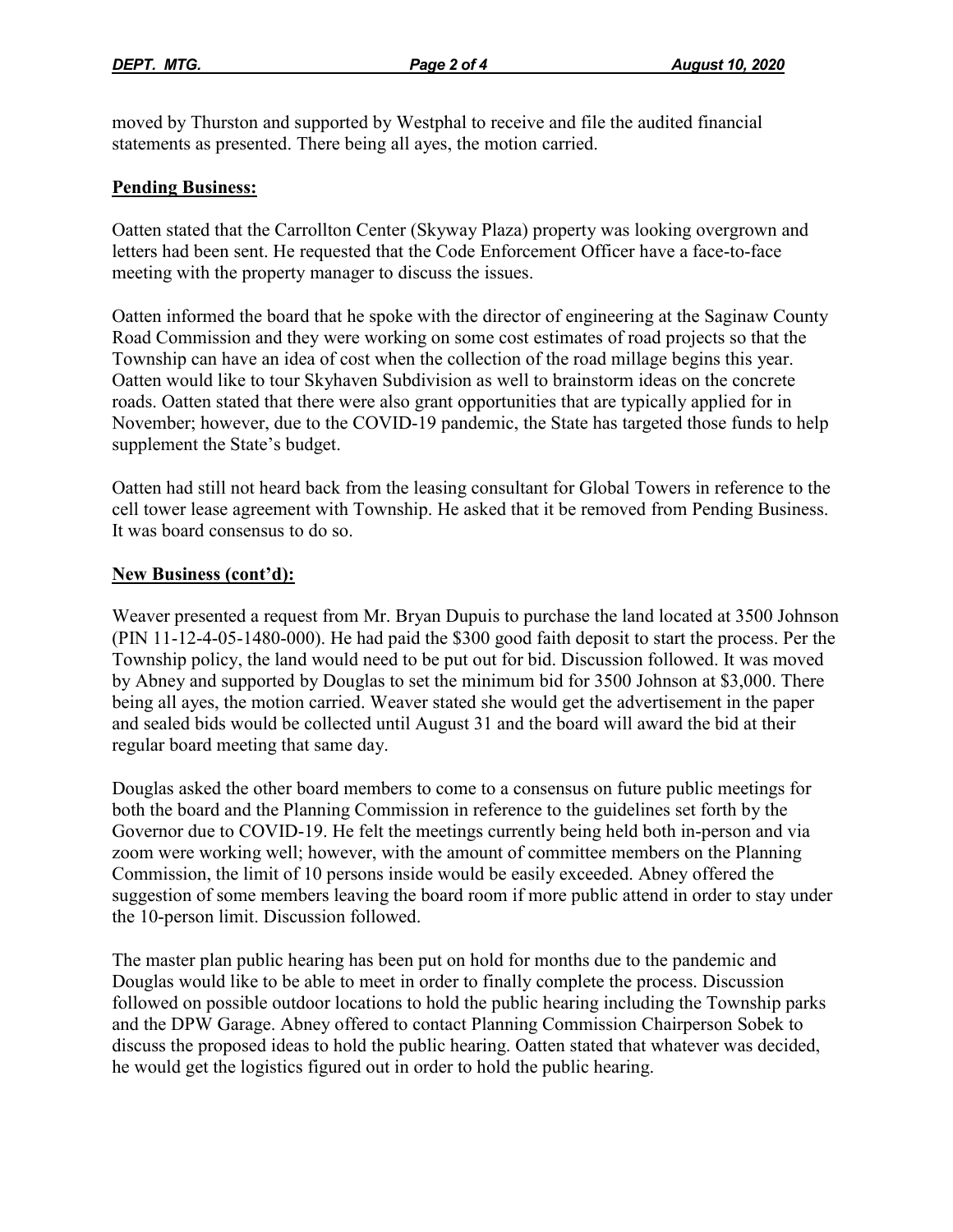### **Public Comments:**

Ray McKay, 3611 Roosevelt, showed Supervisor Abney the section of the ordinance that he was referring to reference parking.

## **Director Comments:**

Oatten stated that the deadline for the 2020 Census had been moved to September 30, 2020. Census workers had begun going door-to-door for those residents that have not responded by phone, mail or online.

Weaver presented the proposed flyer for the Tire Drive scheduled for August 22. Discussion was held on the plans for tire pickup/drop off on Saturday, August 22, 2020.

Weaver informed the board that she had been contacted by Saginaw County on a proposed partnership with Carrollton Township for a 2020 Census event to take place outside. Census workers would come on-site to help people complete their census questionnaire and receive a free meal voucher for the food truck vendor that would also be present. Masks and social distancing would be required. Discussion was held on possible locations for the outdoor event. With limited parking at the Township parks, it was board consensus to hold the Census event at the Township Office. Weaver would inform the board as the details became available.

### **Board Comments:**

Westphal commented on how well the community-wide garage sales went over the past weekend. She thanked Weaver for her assistance with the flyer and map.

Thurston stated that she had looked up the land that was going out for bid on the GIS map website and the property is labeled as 3500 Hickory, not 3500 Johnson. Weaver stated that she was aware and had contacted the County Equalization Department and they admitted it was an error and they would correct it.

Douglas commended Weaver on the successful financial audit. He also stated that he would be available to help out at the Tire Drive on August 22.

Abney also thanked Weaver for a great job on the financial audit. He was very pleased with the current audit firm. He also stated that he was pleased with the proposed land sale and looked forward to the Tire Drive.

# **Adjournment:**

It was moved by Thurston and supported by Westphal to adjourn. There being all ayes, the meeting adjourned at 6:36 p.m.